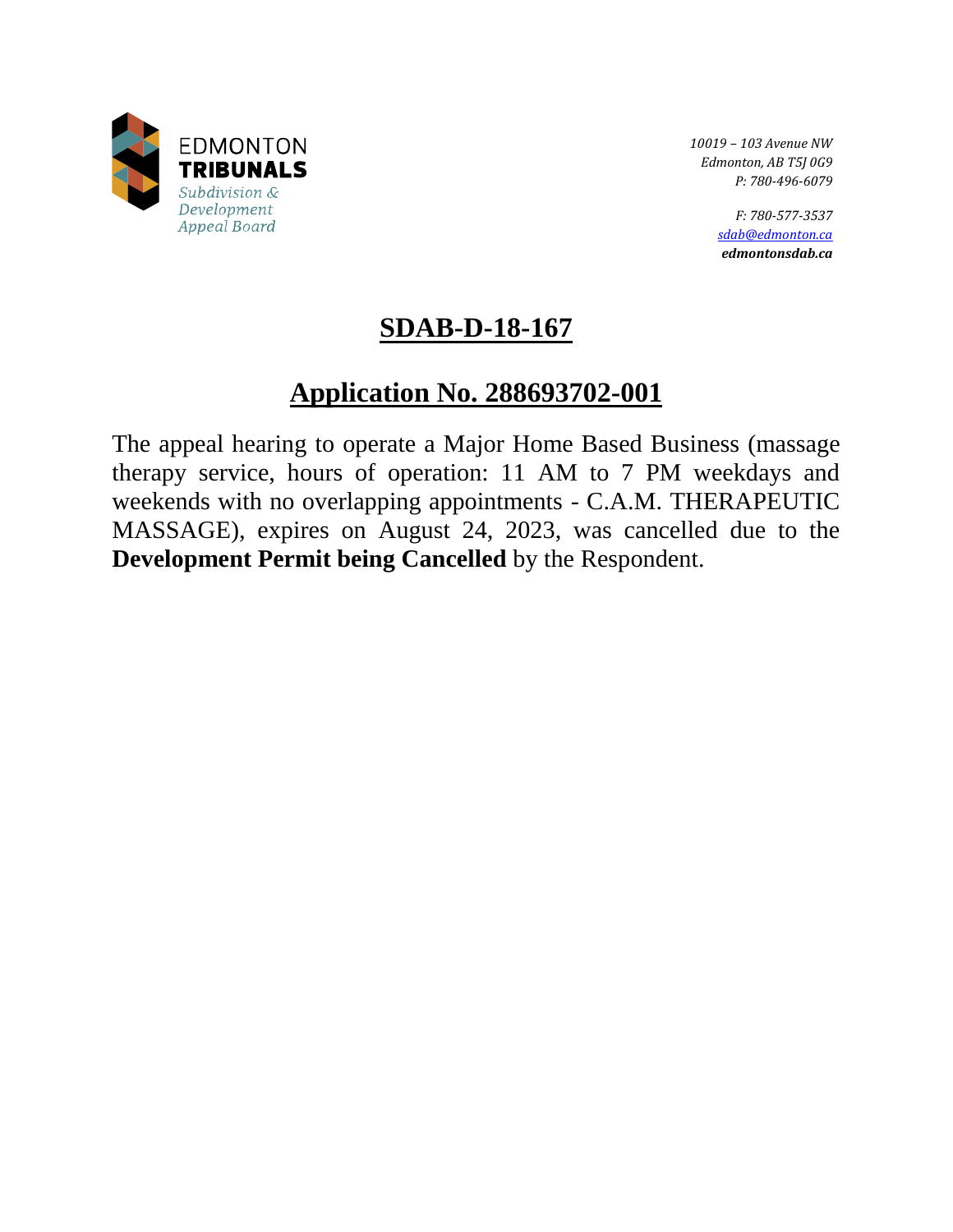

*10019 – 103 Avenue NW Edmonton, AB T5J 0G9 P: 780-496-6079* 

> *F: 780-577-3537 [sdab@edmonton.ca](mailto:sdab@edmonton.ca) edmontonsdab.ca*

Date: October 31, 2018 Project Number: 286639019-001 File Number: SDAB-D-18-168

## **Notice of Decision**

[1] On October 17, 2018, the Subdivision and Development Appeal Board (the "Board" or "SDAB") heard an appeal that was filed on September 18, 2018. The appeal concerned the decision of the Development Authority, issued on August 30, 2018, to refuse the following development:

## **Change the use from a General Retail Store to a Cannabis Retail Sales**

- [2] The subject property is on Plan 1244HW Blk 61 Lot B, located at 8122 Gateway Boulevard NW, within the DC1 Direct Development Control Provision (Historical Commercial). The Main Streets Overlay; Whyte Avenue Commercial Overlay; and the Strathcona Area Redevelopment Plan apply to the subject property.
- [3] The following documents were received prior to the hearing and form part of the record:
	- Copy of the Development Permit application with attachments, proposed plans, and the refused Development Permit;
	- The Development Officer's written submissions;
	- Submission from the Appellant; and
	- Submissions from Legal Counsel for the Appellant.

## **Preliminary Matters**

- [4] At the outset of the appeal hearing, the Presiding Officer confirmed with the parties in attendance that there was no opposition to the composition of the panel.
- [5] The Presiding Officer outlined how the hearing would be conducted, including the order of appearance of parties, and no opposition was noted.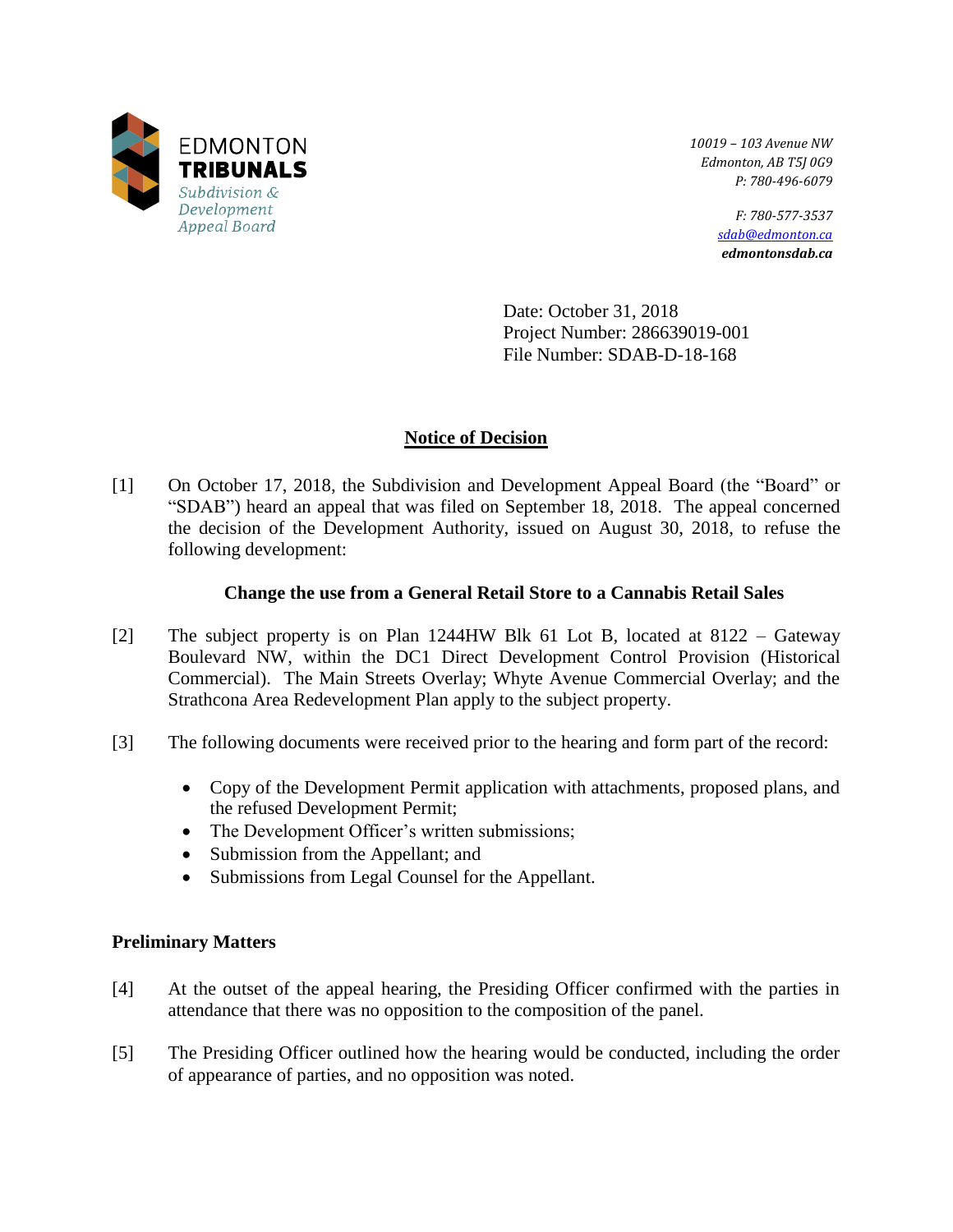[6] The appeal was filed on time, in accordance with Section 686 of the *Municipal Government Act*, RSA 2000, c M-26 (the "*Municipal Government Act*").

### **Summary of Hearing**

- *i) Position of Mr. Wakefield, Legal Counsel representing the Appellant, The Green Room, who was accompanied by Mr. Pels*
- [7] Mr. Wakefield referenced his written submission.
- [8] The Appellant carries on business as "The Green Room" and has been a supplier of legal medical cannabis from this location since 2015 and would like to expand his business to include Cannabis Retail Sales.
- [9] The development permit application was refused because of the separation distance between the subject Site and the location of an approved Cannabis Retail Sales permit and the proximity to an AP Public Parks site as shown in TAB 20 of his submission.
- [10] He referred to Section 685(3) and 685(4) of the *Municipal Government Act* which limits the scope of appeals to the SDAB in two cases:
	- a. in the case of Permitted Uses, an appeal to a SDAB is allowed only where provisions of the Land Use Bylaw were "relaxed, varied or misinterpreted" or there has been a deemed refusal (s. 685(3));
	- b. in the case of direct control districts, an appeal is limited to appeals where the development authority did not follow the directions of the municipal council (s.  $685(4)(b)$ ).
- [11] He referred SDAB-D-18-133 (TAB 16), a decision of another panel of this Board that deals with a Permitted Use, which is a restricted appeal, pursuant to Section 685(3). The Board found that they had jurisdiction to vary the separation distances if they found the Development Officer misinterpreted or misapplied provisions of the Land Use Bylaw. The Board exercised its variance power and relaxed the separation distance in that decision.
- [12] He referred to SDAB-D-17-071 (TAB 14 *Glenora Liquor*), a decision of another panel of this Board, which dealt with separation distances between alcohol sales, which is similar to Cannabis Retail Sales.
- [13] In his opinion, there is no difference between misinterpretation of a *Land Use Bylaw* under Section 685(3) and failing to follow the directions of Council under Section  $685(4)(b)$ .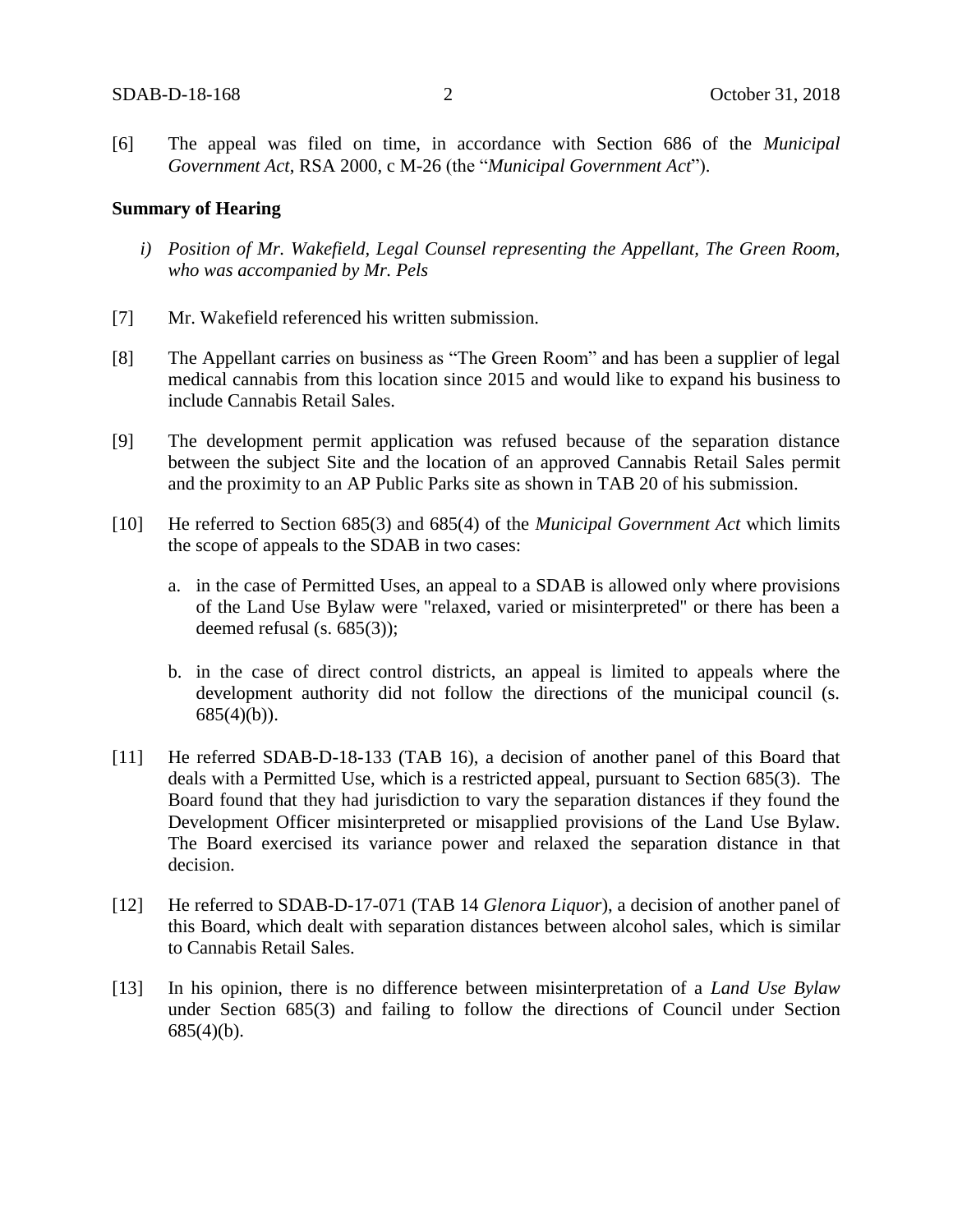- [14] With regard to the distinction between *Glenora Liquor* and *Jupiter* or the present appeal by The Green Room, he stated:
	- a. The fact that Glenora Liquor involved a DC2 Site Specific Development Control Provision and the *Jupiter* case and the present case involve DC1 Direct Development Control Provision is not a valid distinction. Subsection 685(4)(b) of the *Municipal Government Act* refers to "a direct control district", not a particular type of direct control district such as DC1 or DC2.
	- b. The DC2 in *Glenora Liquor* is site specific while the DC1 in the *Jupiter* case and this appeal covers several blocks is also not a valid distinction.
	- c. The question in any direct control zone is the nature of the Development Officer's discretion granted by Council under the particular DC in question: *Gameau* TAB 15.
	- d. Nor is it a distinction between Glenora Liquor and either *Jupiter* or The Green Room appeals that the Special Provisions in Sections 69 and 70 are stated to apply to the DC; since this was also the case in Glenora Liquor except that the special provisions were related to liquor rather cannabis. The DC1 provision of the *Edmonton Zoning Bylaw 12800* provides in subsection 710.4.5 that: "All regulations in this Bylaw shall apply to development in the Direct Development Control Provision, unless such regulations are specifically excluded or modified in a Direct Development Control Provision". In *Gameau*, the Court of Appeal held that the *Garneau* DC1 had a separate discretion delegated to the Development Officer which the development officer had failed to apply. The Court therefore quashed the SDAB's decision. The same is true in the present case.
- [15] The June 12, 2018 rezoning added cannabis retail sales to the Strathcona Area Redevelopment Plan Historical Commercial DC1. Planners intended for the Strathcona Historical Commercial Area to operate the same as other areas of the City. There is nothing in the Administration Report to Council on the Strathcona DC1 that suggests otherwise informs City Council that it is intended that the SDAB not have jurisdiction in DC1 districts unlike conventional districts such as CB2.
- [16] Further, the plan of Old Strathcona/Whyte Avenue that was before City Council as Attachment 5 to the Administrative report when it considered both rezonings (conventional and DC1) on June 12, 2018 was a plan which showed there were virtually no places in the Old Strathcona Historical Area which did not fall within one or more of the specified separation distances  $[TAB 2$  — last page] and any possible sites were sterilized by the approved permit for 80 Avenue between 103 and 104 Streets which lies outside the Historical Commercial area. If these distances could not be varied in the DC1 district (unlike conventional districts), it would be virtually impossible to obtain a permit for cannabis retail sales in the Strathcona Historical Commercial District which would render the rezoning of that area farcical.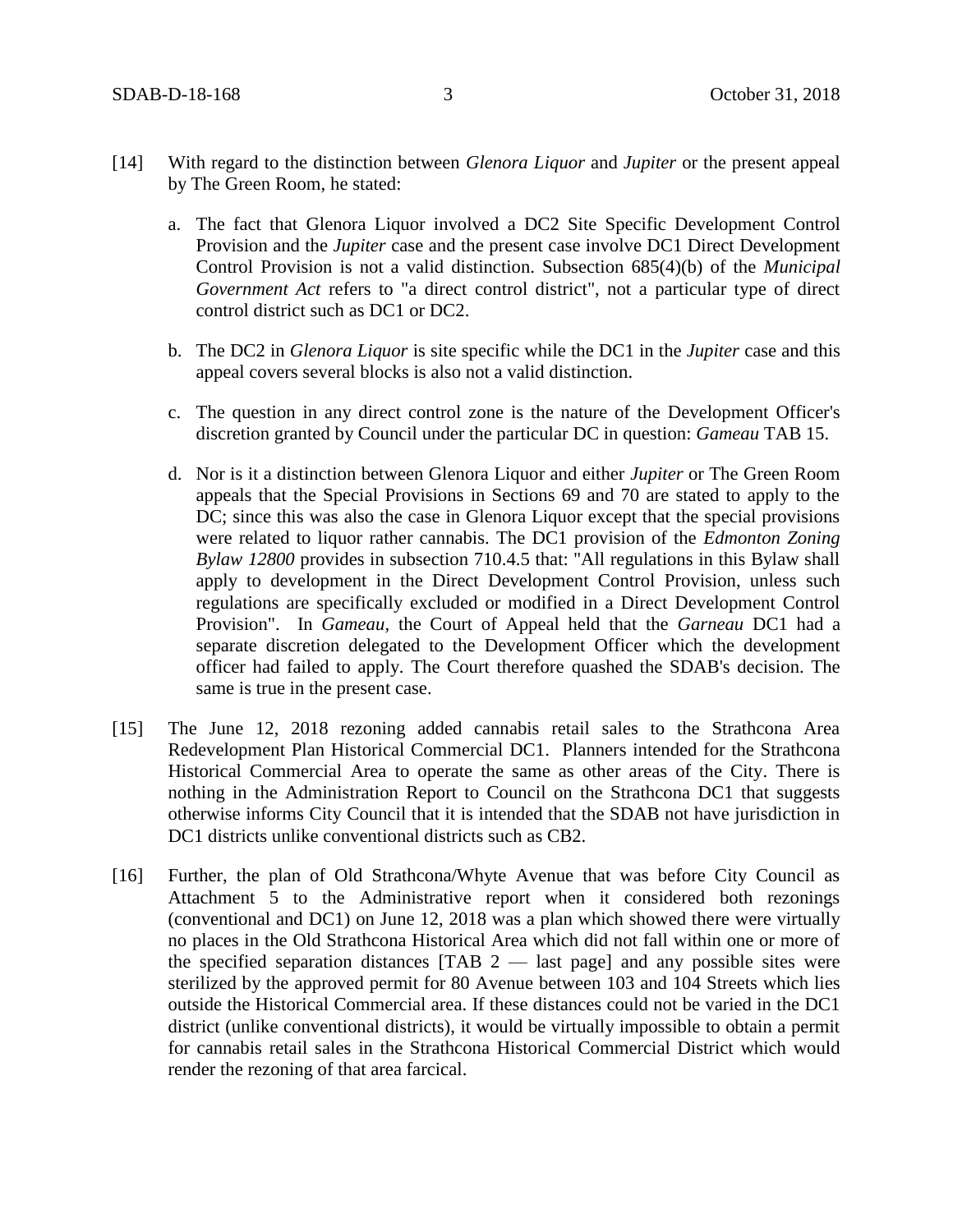- [17] City Council's directions cannot reasonably be considered to constitute an intentional rezoning charade for the Old Strathcona Historical Commercial District but that is the effect of what the Development Officer is now suggesting. Clearly the City's left hand and right hand are not communicating.
- [18] At the *Jupiter* hearing, the City referred to a SLIM Map [TAB 20 last page] and suggested that it showed more potential locations for retail cannabis sale in Strathcona Historical Commercial district, BUT:
	- a. the SLIM map comes with an express Disclaimer by the City as to its accuracy TAB 10;
	- b. there is no evidence that the SLIM map was before Council when it passed the rezonings applicable to both conventional districts and the Strathcona Historical Commercial DC1 on June 12, 2018. The evidence is that City Council only had Attachment 5 to the Administration Report TAB 2 which shows virtually no locations which are unaffected by one of the mandated separation distances. The SLIM Map is irrelevant to Council's intention in amending the Historical Commercial DC1;
	- c. in any event, the SLIM Map, itself, only shows one potential site (outlined in dark blue) within the Strathcona Historical Commercial Area that does not fall within one of the applicable separation distances. It simply does not make sense that the City or the City Council would have amended the DC1 zoning for the entire Strathcona Historical Commercial Area to allow cannabis retail sales at only one site.
- [19] The SDAB in *Jupiter* acknowledged the differences between the two maps (paragraph 138, TAB 18) but failed to address the three points immediately above. It is respectfully submitted that the Board should have made a determination since it had the evidence to do so before it.
- [20] Mr. Wakefield provided the following information in response to questions by the Board:
	- a. He referred to the *Blatchford* case and stated that Section 685(3) of the *Municipal Government Act* relates to the Direct Control and the hurdle is for conventional zones and whether they are Permitted Uses.
	- b. Section 685(4) is clear if the directions of City Council are not followed then the Board needs to deal with that first.
	- c. In his opinion, the Board is bound by the Court of Appeal and it would be an error of law if its decisions were not followed. However, if that decision is incorrect, adhering to it compounds an error.
- [21] Mr. Pels stated that he is the owner of The Green Room which has been in operation since 2015.
- [22] In his opinion, The Green Room is a pillar in the community and the blue print for cannabis retail sales.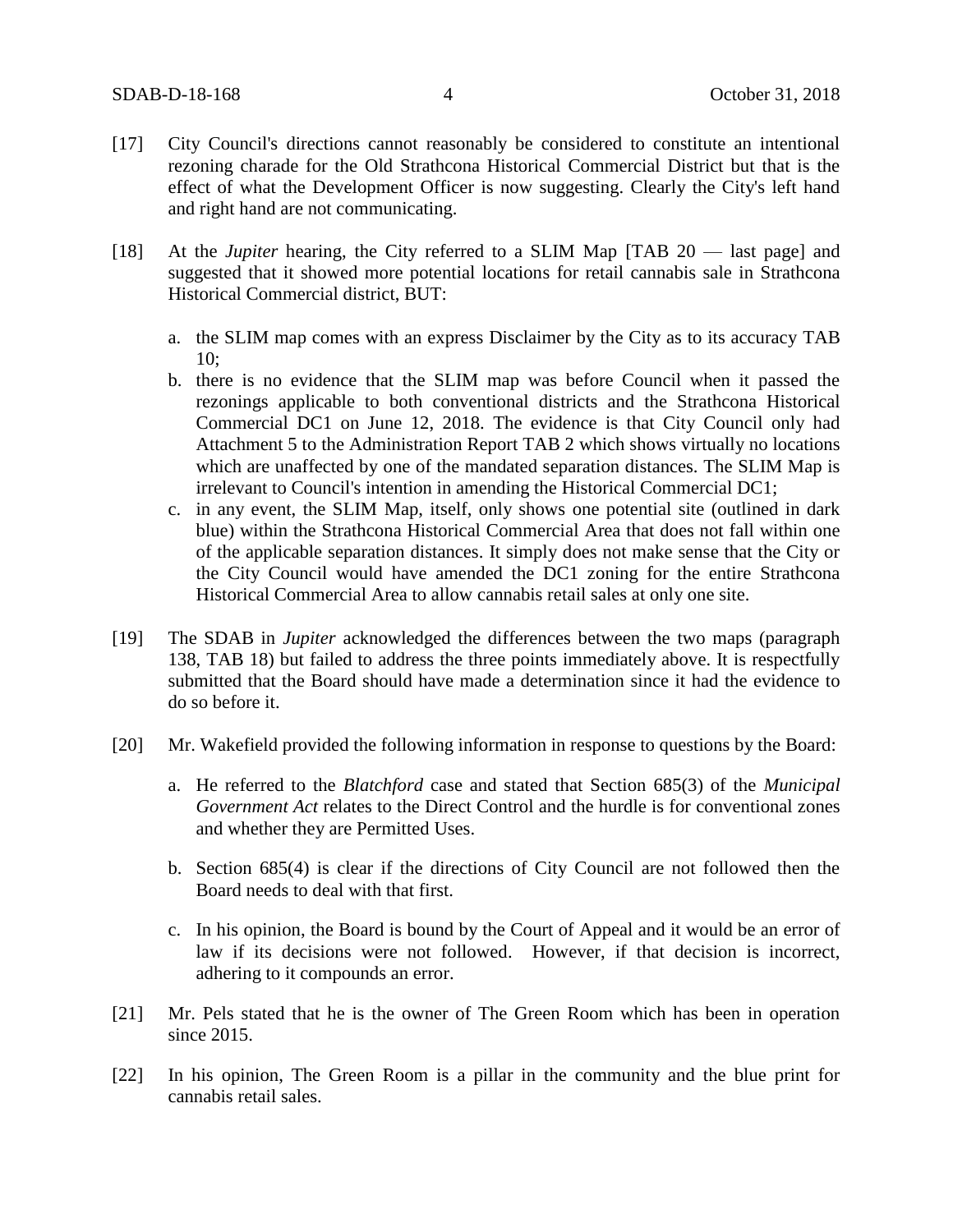- [23] The Green Room was the first cannabis retail store in Edmonton and is not a publicly traded business.
- [24] He was not able to get any other business classification other than a cannabis retail store. He was assured that operating under this classification was the correct way to operate.
- [25] He has an obligation to his customers and employees to maintain and continue operating the business.
- [26] He referred to newspaper articles provided to the Board regarding his business for the Board to review when making their decision.
- [27] Mr. Wakefield referred to TAB 20 of his submission, photographs showing the subject Site, and the adjacent park.
- [28] Although this park is intended as a park, it is usually used by vagrants.
- [29] Mr. Wakefiled and Mr. Pels provided the following information in response to questions by the Board:
	- a. Mr. Pels stated that, although the adjacent site is intended for a park, it is not intended to be used as a park for children. The park does not have any playground equipment for children to use.
	- b. Mr. Wakefiled stated that the news articles submitted outline that people cannot smoke in a playground or other parks. This park is across the street from the subject Site where the public can smoke. In his opinion, that is a good reason to grant a variance.
	- c. Mr. Wakefield referred back to the mapping layout from other cannabis retail stores. He stated that the previously approved cannabis store is catered to more drive in customers. The Green Room is a few blocks away and is more pedestrian friendly.
	- d. The location of the subject Site is more visible to customers.
	- e. The Development Officer has the discretion to vary a 20 metre distance between an approved cannabis store.
	- *ii) Position of the Development Officer, Mr. Welch, who was accompanied by Mr. Chow*
- [30] Mr. Welch stated that the site across the street from the subject Site is considered a Public Park and is used for a variety of events throughout the year.
- [31] There are several buildings that are available in this area that would accommodate the use of a cannabis retail business.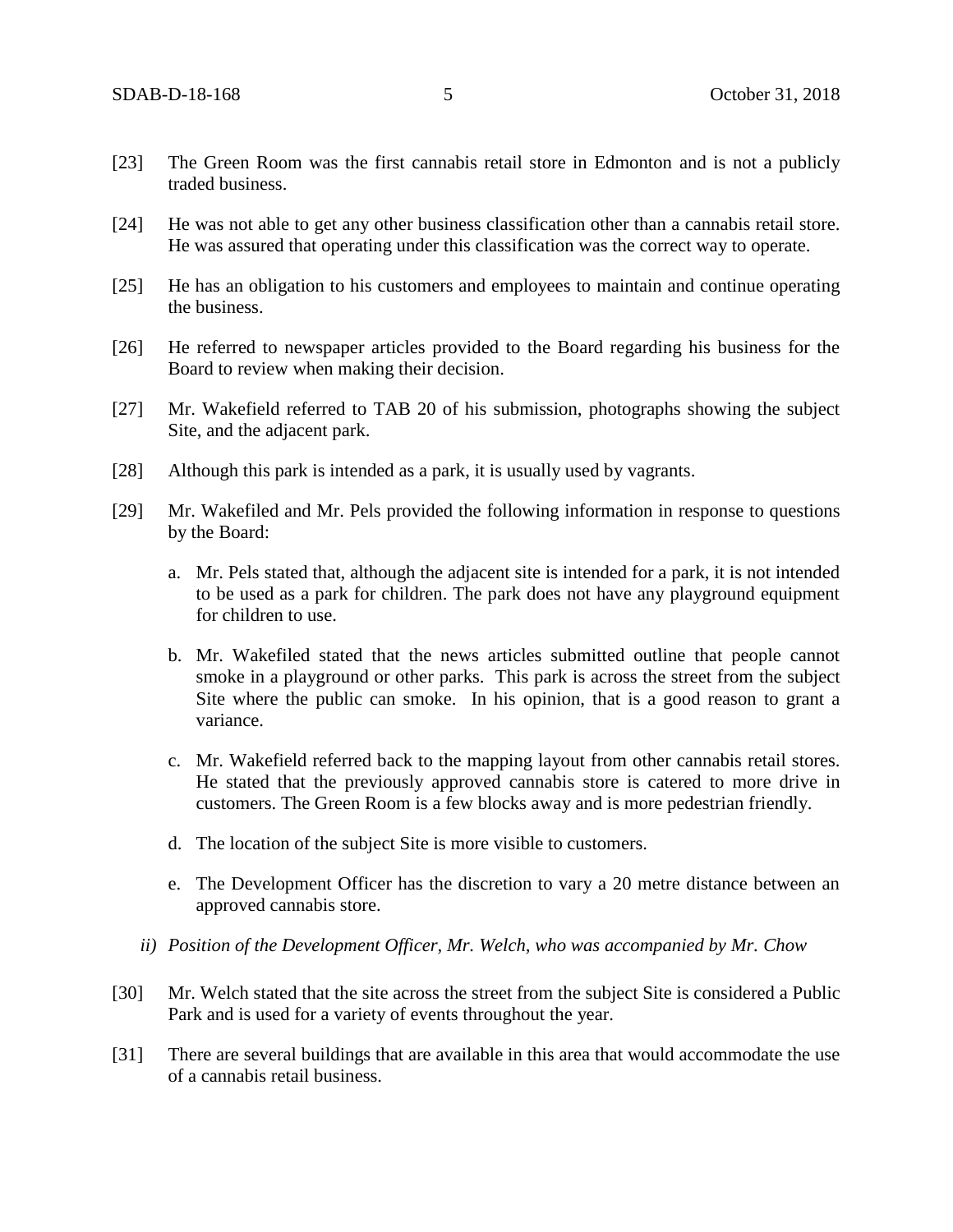- [32] He confirmed that there is a pending application for a cannabis retail business in the vacant CIBC building.
- [33] In his opinion, the issue before the Board is consistency. The two previous decisions were consistent with the wording and specifics of the DC and no additional variances were granted.
- [34] Although there is no rule for precedence, there should be some consistency.
- [35] It is appropriate for the Board to respect previous Board decisions and if they have jurisdiction to hear the appeal.
- [36] In the first cannabis decision that Mr. Wakefield presented, the Board took jurisdiction but did not grant a variance.
- [37] The approved site referred to the on setback map is where it is currently operating. There will be additional cannabis retail stores operating in the future. Even though the DC1 zone may have limited opportunities for cannabis retail stores, there are other locations on Whyte Avenue.
- [38] There are different locations on Whyte Avenue with different zones where a cannabis retail store can operate. There are other approved cannabis stores along Whyte Avenue and some south of Whyte Avenue.
- [39] Mr. Welch provided the following information in response to questions by the Board:
	- a. If the proposed development is approved, that will impact a higher priority number in the lottery.
	- b. A higher ranked number in the lottery will be impacted and subject to refusal based on the separation distance.
	- c. When reviewing development permit applications, they ensure all the information needed is correct or that will slow the process down.
	- d. He does not have a legal background, but, in his opinion, the previous two cannabis decisions are correct.
	- *iii) Rebuttal of the Appellant, Mr. Wakefield*
- [40] In the cannabis setback map, Mr. Wakefield understood that the numbers represented the applicant's number in the lottery. He confirmed that the number for the application in the lottery is 82 and not 104.
- [41] Mr. Wakefield referred to the Slim Map in TAB 20 showing other cannabis retail stores.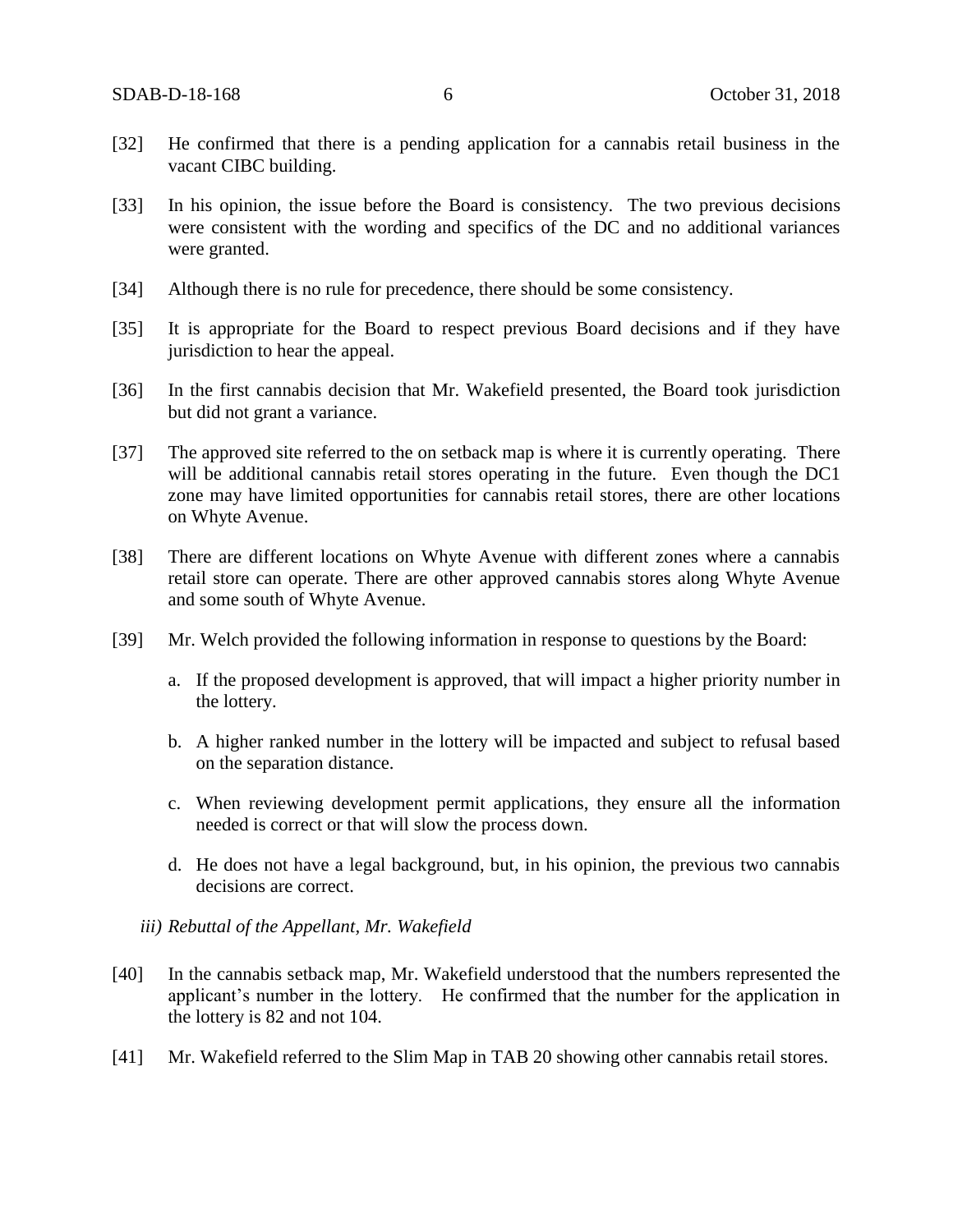- [42] There are other locations on Whyte Avenue that would be suitable for the proposed business. However, City Council must have a purpose to go through the rezoning process.
- [43] The Green Room has provided medical cannabis; therefore, recreational cannabis should be allowed.
- [44] In his opinion, there are only a few locations that are approved for cannabis retail sales. In his opinion, this will impact a retail operator that is selling medicinal cannabis.
- [45] In his opinion, City Council did not want that to happen.
- [46] Mr. Wakefield provided the following information in response to a question by the Board:
	- a. The map in TAB 2 of his submission, separation of cannabis stores from Sensitive Uses: Strathcona, was provided to City Council with the Charter Bylaw 18387.

### **Decision**

[47] The appeal is DENIED and the decision of the Development Authority is CONFIRMED. The development is REFUSED.

#### **Reasons for Decision**

[48] Section 685(4)(b) of the *Municipal Government Act* states that:

Despite subsections  $(1)$ ,  $(2)$  and  $(3)$ , if a decision with respect to a development permit application in respect of a direct control district is made by a development authority, the appeal is limited to whether the development authority followed the directions of council, and if the subdivision and development appeal board finds that the development authority did not follow the directions it may, in accordance with the directions, substitute its decision for the development authority's decision.

- [49] Cannabis Retail Sales is a listed Use in the DC1 (Historical Commercial) Direct Development Control Provision, pursuant to section 4(f).
- [50] The proposed Cannabis Retail Sales does not comply with the minimum separation distance requirement from public lands pursuant to section 70.3 of the *Edmonton Zoning Bylaw* (the *Bylaw*).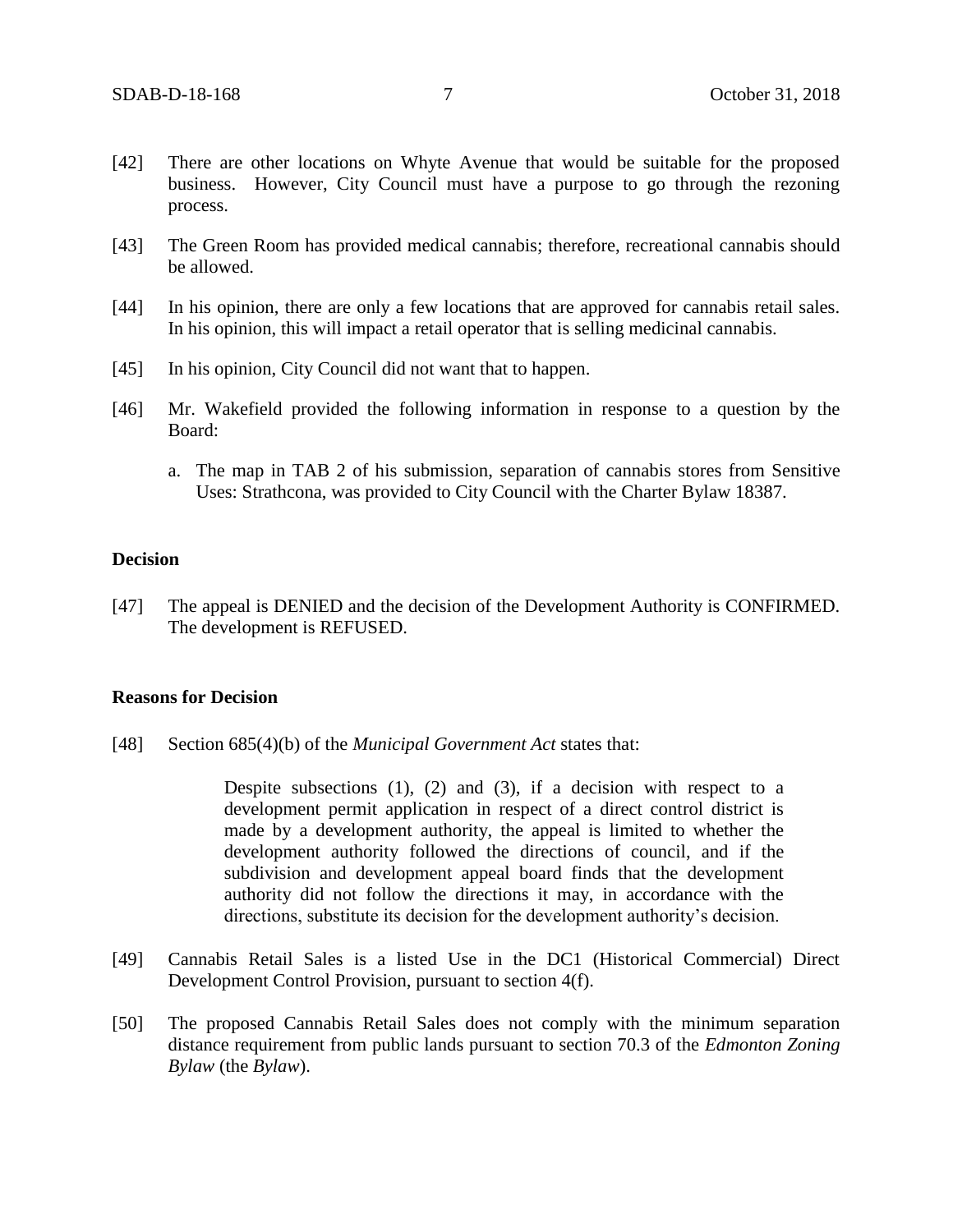- [51] The DC1 Direct Development Control Provision which is incorporated into the Strathcona Area Redevelopment Plan does not contain development regulations for Cannabis Retail Sales.
- [52] Section 710.4(5) of the *Bylaw* states:

All regulations in this Bylaw shall apply to development in the Direct Development Control Provision, unless such regulations are specifically excluded or modified in a Direct Development Control Provision

Therefore, it is the direction of Council that the proposed Cannabis Retail Sales must comply with the development regulations contained in section 70 of the *Bylaw*.

[53] Section 70.3(a) of the *Bylaw* states that:

Any Site containing a Cannabis Retail Sales shall not be located less than 100 m from any Site being used for Community Recreation Services Use, a community recreation facility, a provincial health care facility, as public lands, or any Site that is designated as school reserve or municipal and school reserve at the time of the application for the Development Permit for the Cannabis Retail Sales. For the purposes of this subsection only:

- a. the 100 m separation distance shall be measured from the closest point of the subject Site boundary to the closest point of another Site boundary, and shall not be measured from Zone boundaries or from the edges of structures;
- b. the term "community recreation facilities" means indoor municipal facilities used primarily by members of the public to participate in recreational activities conducted at the facilities, as per the *Municipal Government Act*; and
- c. the term "public lands" is limited to Sites zoned AP, and Sites zoned A.
- [54] Based on the evidence provided, the distance from the closest point of the Site on which the proposed Cannabis Retail Sales Use is located and the Site of the public lands is 21 metres.
- [55] Consequently, the requirements of section 70.3 of the *Bylaw* have not been met. Pursuant to section 710.4(5) of the *Bylaw*, the proposed development must comply with the requirements of section 70.2 because they have not been excluded or modified in the DC1 (Historical Commercial) Direct Development Control Provision.
- [56] Therefore, the Board finds that the Development Officer did follow the direction of Council by refusing this development permit application.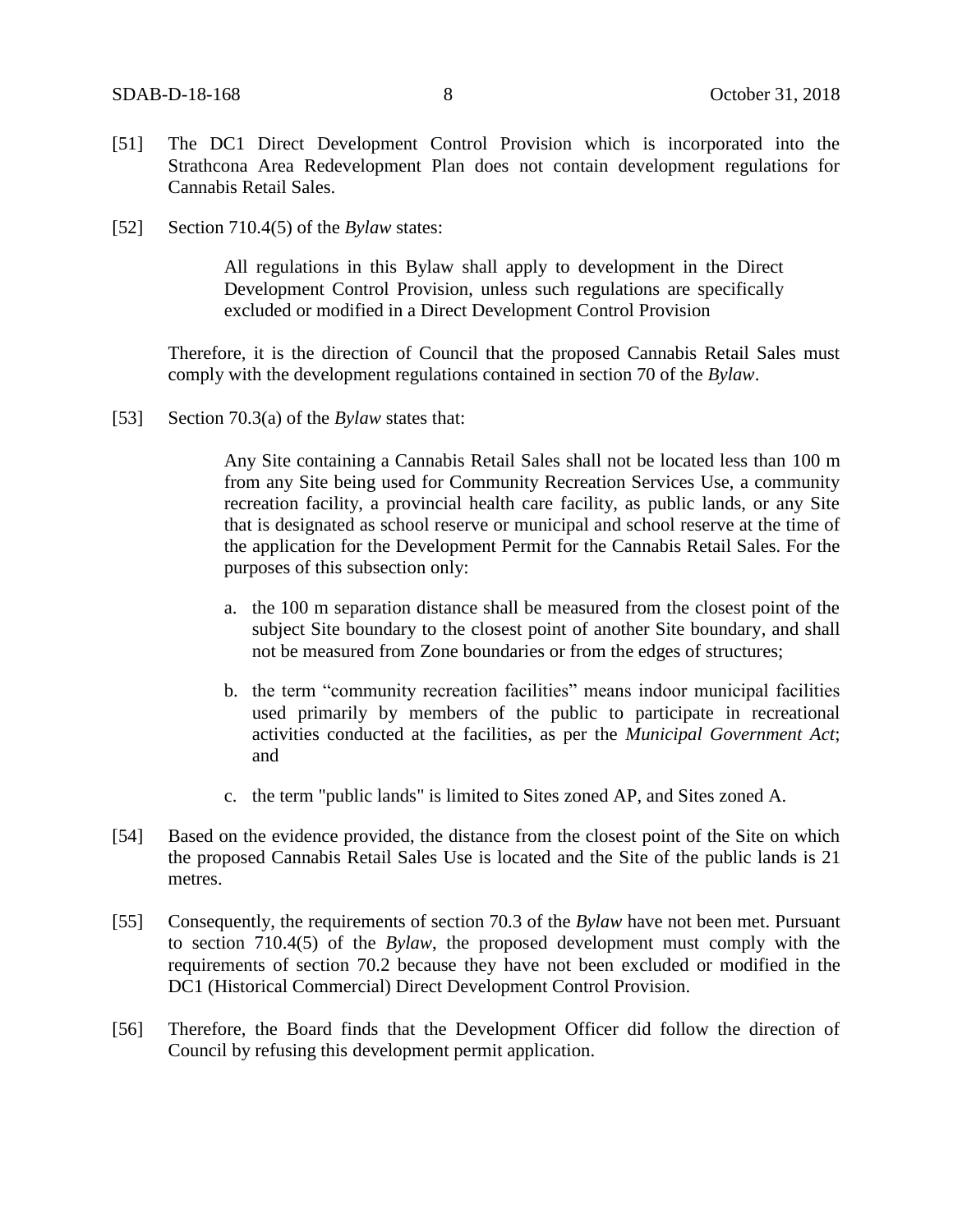- [57] Further, the Development Authority has no variance power in this matter, as set out in section 70.4 of the *Edmonton Zoning Bylaw.* Therefore, the Development Authority also followed the direction of City Council by not granting a variance.
- [58] Finally, in an appeal in a Direct Development Control District, this Board cannot exercise any variance power that is not given to the Development Authority in the Bylaw, pursuant to *Garneau Community League v. Edmonton (City)*, 2017 ABCA 374. At paragraphs [39] and [40], the Court states:
	- [39] The SDAB correctly concluded pursuant to section 641(4)(b) of the *Municipal Government Act* that the Development Officer did not follow the directions of Council when he failed to consider the specific variance power in the GARP to relax the RF3 "regulations for individual applications, where such relaxations would assist in the achievement of the development criteria in Clauses 3, 4 and 5". However, the SDAB also failed to follow the directions of Council in granting the development permit. First, it took into account the general variance power in section 11.5 of the Bylaw (mirrored by section 687(3)(d) of the *Municipal Government Act*), despite the clear prohibition in section 11.6(3) of the Bylaw. Second, it adopted an unreasonable interpretation of the scope of section 641 of the *Municipal Government Act* and the specific variance power in section in the GARP to relax the RF3 regulations for individual applications, where such relaxations would assist in the achievement of the development criteria in Clauses 3, 4 and 5.
	- [40] In summary, the SDAB is entitled to substitute its decision for that of the Development Officer having found, correctly, that he failed to follow the direction of Council. **However, because this property is zoned direct control, section 641(4) applies and the SDAB must also follow the directions of Council.** In particular, the broad variance provisions of section 11(5) of the Bylaw (and section  $687(3)(d)$  of the Municipal Government Act) are constrained by section 11.6(3) of the Bylaw. It provides that "where the issuance of a Development Permit for any use involves the exercise of any specified discretion ... to relax a regulation of a District or any other regulation of this Bylaw, he shall not permit any additional variance from that regulation pursuant to Section 11.5."Accordingly, the only permitted variances are specifically enumerated in the Development Criteria of the GARP, and clauses 3 and 5 of the Development Criteria in the GARP. That is, "relaxations that would assist in the achievement of the development criteria" that the development "shall be compatible with the scale, massing and siting of adjacent buildings ..." and "shall incorporate building details and finishing materials which are common to the domestic architecture of the turn of the century and the early 1920's detached housing in the area". **[Emphasis Added].**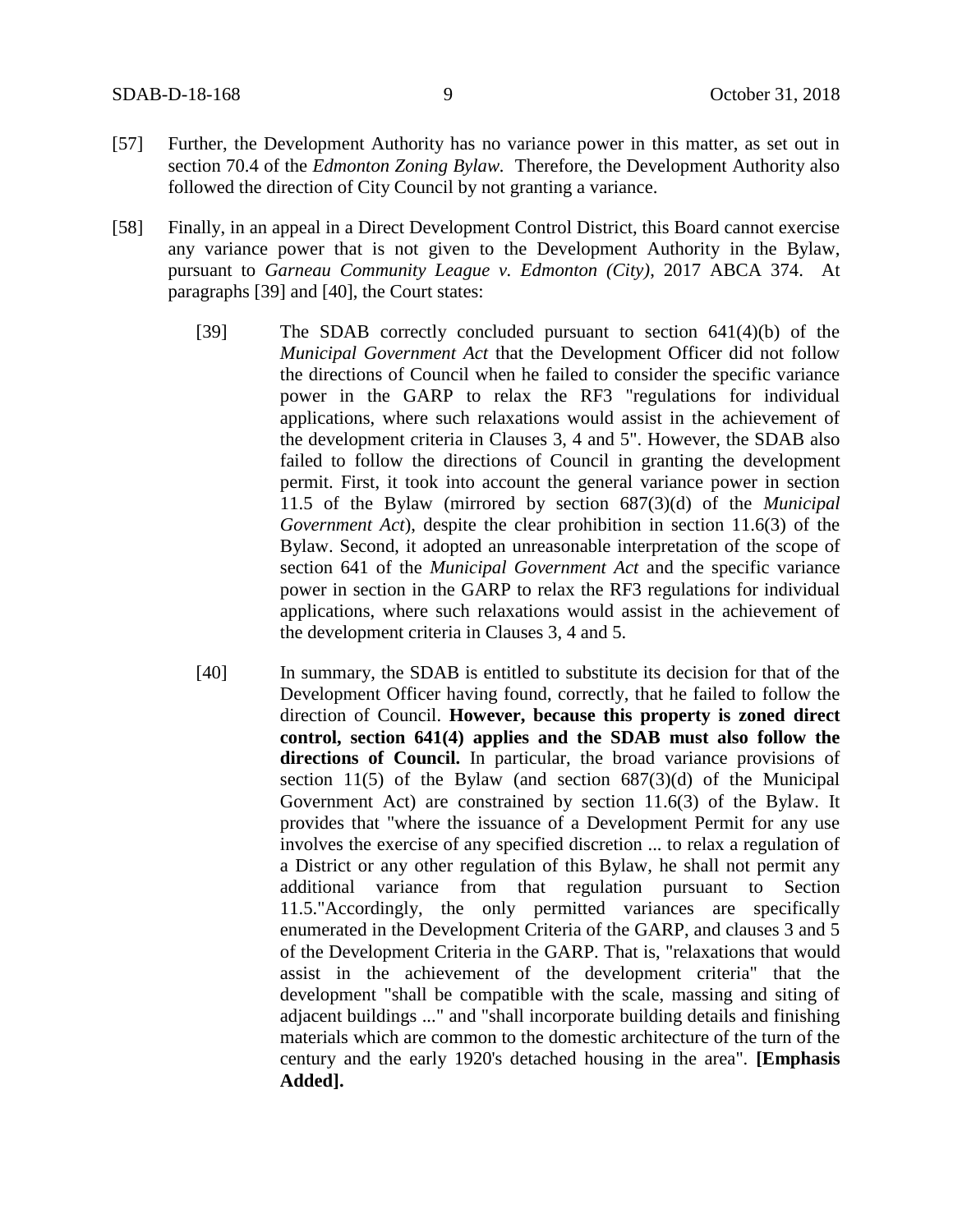- [59] As the Board determined that the Development Officer followed the directions of Council by refusing this development permit application and not granting a variance, and that the this Board cannot exercise any variance power that is not given to the Development Authority pursuant to the *Garneau* decision, the Board will not make a finding whether a variance should be granted to the minimum required separation distance from an approved Cannabis Retail Sales.
- [60] That said, the parties discussed the well-known Lord Denning allusion to the "Man on the Clapham Omnibus", and all parties agreed that the common citizen of Edmonton would likely expect Cannabis Retail Sales in the Whyte Avenue area. Quite simply, this Board has considerable sympathy for the Appellant, but greater deference to the aforementioned *Garneau* decision of the Court of Appeal of Alberta.
- [61] Therefore, the appeal is dismissed.

Wington 9.71

Mr. W. Tuttle, Presiding Officer Subdivision and Development Appeal Board

Board Members in Attendance: Mr. R. Handa; Mr. L. Pratt; Ms. S. McCartney; Ms. M. McCallum

CC: City of Edmonton, Development & Zoning Services, Attn: Mr. Welch / Mr. Chow / Mr. Luke City of Edmonton, Law Branch, Attn: Mr. Gunther